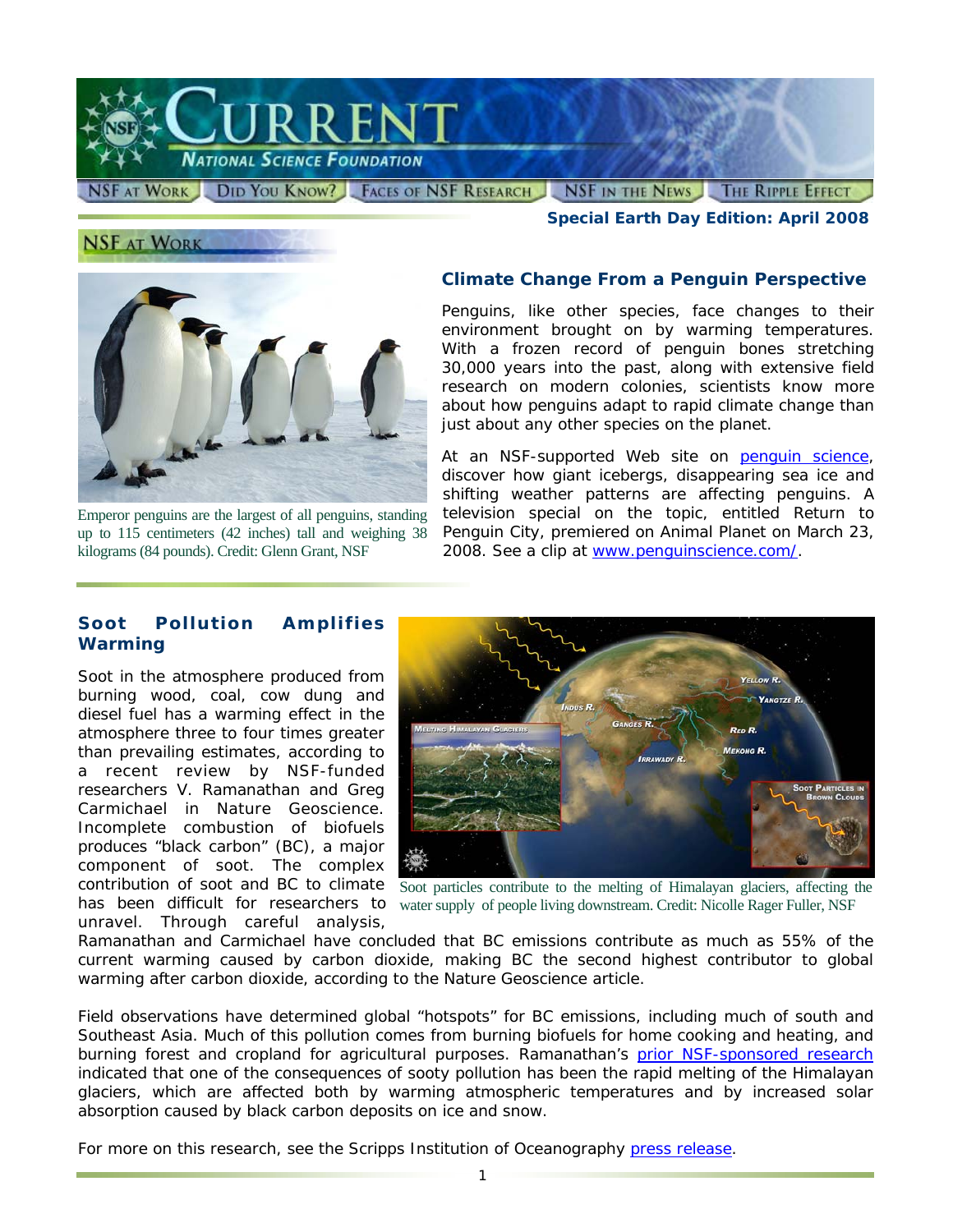

 monitored by participants of Project BudBurst. Cinquefoil wildflowers in Colorado will be Credit: Carlye Calvin, UCAR

#### **Wildflower Blooms Provide Climate Clues**

Volunteers from around the nation are tracking climate change by observing the timing of flowers and foliage. Project BudBurst, operated by the University Corporation for Atmospheric Research (UCAR) and a team of partners, allows students, gardeners and other citizen scientists in every state to enter their observations into an online database that will give researchers a detailed picture of our warming climate.

The project, launched in February, will operate year-round to monitor early- and late-blooming species in different parts of the country throughout their life cycles. Project BudBurst builds on a pilot program carried out last spring, when several thousand participants in 26 states recorded the timing of the leafing and flowering of hundreds of plant species. See the NSF [press release f](http://www.nsf.gov/news/news_summ.jsp?cntn_id=111117&org=NSF&from=news)or more details.

#### **From Ideas to Innovations: New Energy-Efficient Fan Out-Chills Competition**

 miniaturized cooling device that uses the same physical Computer chips pack an ever-increasing number of tiny transistors into a tight space. Keeping microprocessors cool is a must because the heat generated during operation can endanger the delicate circuitry of modern chips. Dan Schlitz and Vishal Singhal, two former Purdue graduate students, are taking their original NSF-funded [research](http://www.nsf.gov/news/news_summ.jsp?cntn_id=100354) to the next level with their new company, [Thorrn Micro Technologies.](http://www.nsf.gov/cgi-bin/goodbye?http://www.thorrn.com/) The researchers created a property that drives silent household air purifiers. It is now ready for testing as a silent, ultra-thin, low-power and low maintenance cooling system for laptop computers and other electronic devices.

The compact, solid-state "fan," developed with support from NSF's Small Business Innovation Research



 Researchers have developed a new micro-fan only slightly larger than a dime. The new fan can generate winds on the same scale as a laptop computer fan, but uses far less energy. Credit: Dan Schlitz and Vishal Singhal, Thorrn Micro Technologies

 of a typical small mechanical fan and is one-fourth the size. For more on this tiny cooler and how it program, is the most powerful and energy efficient fan of its size. It produces three times the flow rate works, see the latest NSF [press release.](http://www.nsf.gov/news/news_summ.jsp?cntn_id=111293&org=NSF&from=news)

# **DID YOU KNOW?**

NSF designated an estimated [\\$205.25 million in fiscal year](http://www.nsf.gov/about/budget/fy2008/pdf/38_fy2008.pdf)  [2008](http://www.nsf.gov/about/budget/fy2008/pdf/38_fy2008.pdf) for climate change research. These funds are appropriated through a variety of different programs, with research focusing on the interactions between natural factors, human activities and their effects the climate system. NSF, along with thirteen other agencies involved in the U.S. Global Change Research Program, promotes data acquisition and information management activities necessary for global change research, modeling Earth system processes, the development of new, innovative Earth observing instruments and platforms, and the development of advanced analytic research methods.



 Research Institute examines a section of an ice Scientist Rebecca Anderson of the Desert core recovered from a depth of 500 meters (1,640 feet). Credit: Kendrick Taylor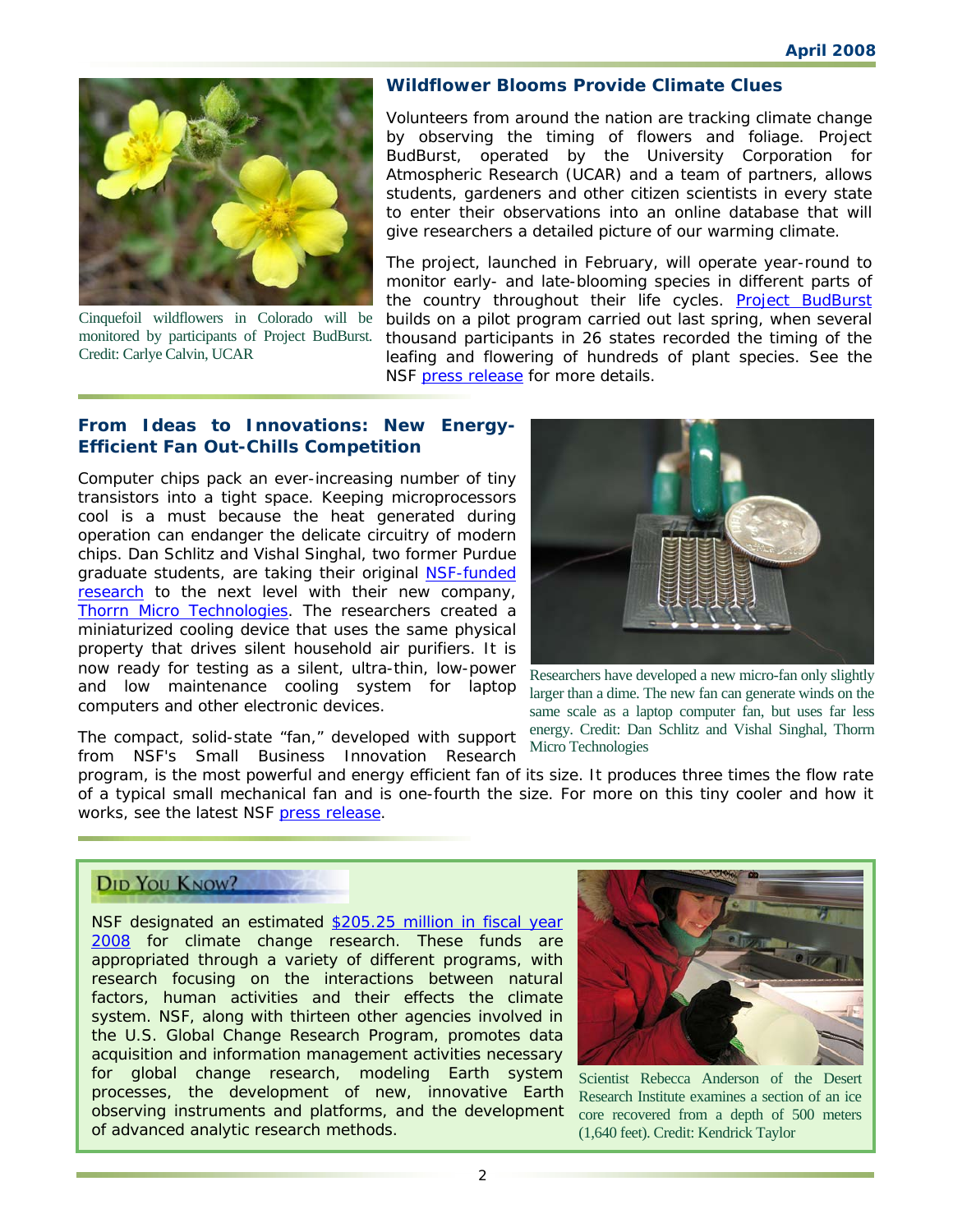## **FACES OF NSF RESEARCH**

#### **Scientist Develops Robots That Really Move**

hollow tube. The mechanism works on essentially the same principle



 Virginia Tech graduate student Karl Muecke (left) watches Professor Dennis Hong adjust the humanoid robot DARwIn. Credit: Dennis Hong

the WSL turns itself inside out.

Drawing from the workings of biology, Dennis Hong has created a novel approach that is changing the world of robotics.

Program (CAREER) Award for research on robotic locomotion. Hong, an assistant professor of mechanical engineering and director of Virginia Tech's Robotics and Mechanisms Laboratory [\(RoMeLa\)](http://www.nsf.gov/cgi-bin/goodbye?http://www.me.vt.edu/romela/RoMeLa/RoMeLa.html#Frame_1), received an NSF Faculty Early Career Development CAREER grants are NSF's most prestigious award for creative

junior faculty, who are considered as academic leaders of the future.

Hong's Whole Skin Locomotion (WSL) device works by contracting and expanding actuating rings, which are embedded in a surface of a



as the cytoplasmic foot of an amoeba. The rings pull the tube The Whole Skin Locomotion device is forward, and when they reach the end of the tube they contract and inspired by the mobility motion of an amoeba. Credit: Dennis Hong



The DARwIn robot can perform complex behaviors, including soccer-playing. Credit: Dennis Hong

 "This unique mobility makes the WSL the ideal locomotion method for search and rescue robots that need to travel over and under rubble," said Hong. He hopes that his research will encourage other engineers to design robots that work like living things.

Hong's students have also developed DARwIn (Dynamic Anthropomorphic Robot with Intelligence), a humanoid robot that can navigate obstacles and difficult terrain and even exhibit complex behaviors, such as soccerplaying. DARwIn was the only U.S. entry invited to compete in the Humanoid Division of RoboCup 2007, an international autonomous robot soccer competition. In addition, DARwIn won second place in a mechanical design competition and made the cover of *Servo*, a robotics trade magazine. Watch DARwIn on [YouTube.](http://www.nsf.gov/cgi-bin/goodbye?http://www.youtube.com/watch?v=klBjbDVftJw&eurl=http://ai-depot.com/articles/inside-darwin-the-humanoid-robot/)

Karl Muecke, a Ph.D. student in Hong's lab, envisions a bright future for robots. "If you have a robot that is just like a human in dexterity and size, they can do everything you can--they can vacuum the floor and, potentially, even make you breakfast."

# **NSF IN THE NEWS**

**[NSF Head: All Hail the Cluster](http://www.nsf.gov/cgi-bin/goodbye?http://blog.wired.com/wiredscience/2008/03/nsf-head-cluste.html)** (*Wired 3/14/2008*) — A large-scale computing collaboration between Google, IBM and NSF holds the key to some of science's most pressing puzzles, NSF director Arden L. Bement, Jr., said in a conversation with *Wired* editors.

**[Grand Canyon Still Grand but Older](http://www.nsf.gov/cgi-bin/goodbye?http://www.nytimes.com/2008/03/07/science/07canyon.html?ref=us)** (*New York Times 3/7/2008*) — An improved uranium-lead dating technique dates the beginnings of the Grand Canyon to 17 million years ago--some 11 million years earlier than previous estimates.

St. Louis, Mo., announced the completion of a draft genome of a well-studied maize strain called B73. Patrick Schnable of Iowa State University in Ames. **[Corn Genomics Pops Wide Open](http://www.nsf.gov/cgi-bin/goodbye?http://www.sciencemag.org/cgi/content/full/319/5868/1333)** (*Science 3/7/2008*) — Researchers at Washington University in B73's full sequence "is going to underpin all the research that we do in maize genomics," predicts